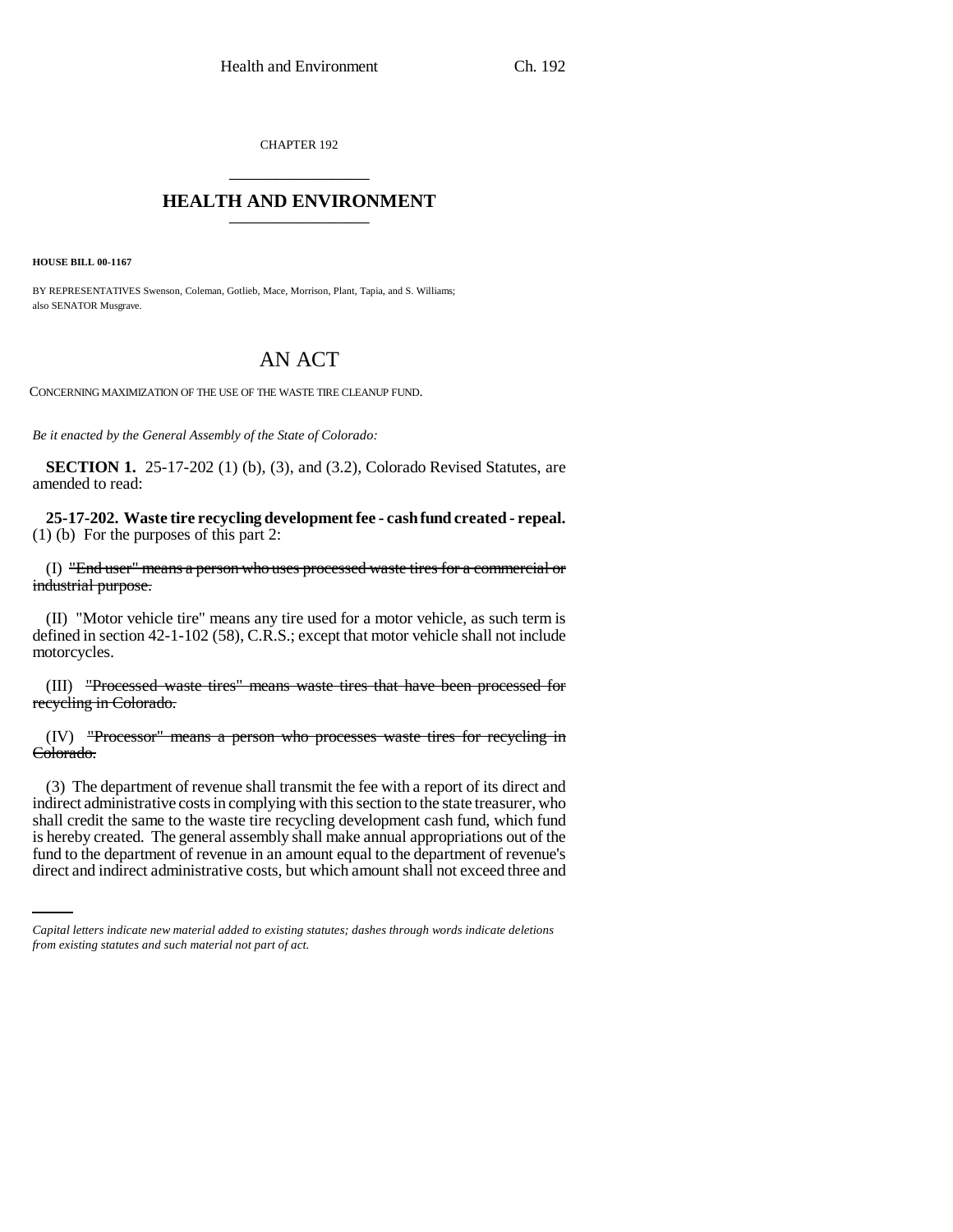## Ch. 192 Health and Environment

one-third percent of the total amount of fees transmitted to the treasurer. The remaining moneys in the fund shall be subject to annual appropriation by the general assembly to the department of local affairs for allocation to the Colorado housing and finance authority for the purposes described in section 29-4-719.1 (2) (f), C.R.S., and to the division of local government for the purposes described in section 24-32-114, C.R.S. and in subsection (3.2) of this section. In accordance with section 24-36-114, C.R.S., all interest derived from the deposit and investment of moneys in the fund shall be credited to the general fund. THE STATE TREASURER SHALL INVEST THE MONEYS IN THE WASTE TIRE RECYCLING DEVELOPMENT CASH FUND SO LONG AS SAID MONEYS ARE TIMELY AVAILABLE TO FUND THE ANNUAL APPROPRIATIONS AUTHORIZED BY THIS SUBSECTION (3). INVESTMENTS SHALL BE THOSE OTHERWISE PERMITTED BY STATE LAW, AND INTEREST OR ANY OTHER RETURN ON THE INVESTMENTS SHALL BE PAID INTO THE WASTE TIRE RECYCLING DEVELOPMENT CASH FUND. At the end of any fiscal year, all unexpended and unencumbered moneys in the fund shall remain therein and shall not be credited or transferred to the general fund or any other fund.

 $(3.2)$  (a) The division of local government in the department of local affairs shall provide partial reimbursement to persons for waste tire processing and usage. The purpose of such partial reimbursements shall be to assist new waste tire recycling technologies to become economically feasible and to thereby encourage the use of waste tires and reduce the storage of such tires in Colorado. An amount of up to five percent of the moneys appropriated to the department of local affairs from the waste tire recycling development cash fund shall be used for such partial reimbursements.

(b) A partial reimbursement to a processor or to an end user under this subsection (3.2) shall be in an amount of up to twenty dollars for each ton of raw waste tires that are processed or used.

(c) The division of local government shall promulgate rules to establish application procedures and eligibility criteria for partial reimbursements to processors and end users under this subsection  $(3.2)$ .

(d) This subsection (3.2) is repealed, effective July 1, 2003.

**SECTION 2.** 24-32-114 (1), Colorado Revised Statutes, is REPEALED AND REENACTED, WITH AMENDMENTS, to read:

**24-32-114. Cleanup of illegally disposed of waste tires - waste tire cleanup fund - assistance to counties - legislative declaration - repeal.** (1) MONEYS APPROPRIATED FROM THE WASTE TIRE RECYCLING DEVELOPMENT CASH FUND, CREATED IN SECTION 25-17-202(3),C.R.S., TO THE DIVISION OF LOCAL GOVERNMENT IN ACCORDANCE WITH SAID SECTION, SHALL BE DEPOSITED IN THE WASTE TIRE CLEANUP FUND, WHICH FUND IS HEREBY CREATED IN THE STATE TREASURY, FOR USE IN ACCORDANCE WITH THIS SECTION. IN ADDITION TO MONEYS OTHERWISE PROVIDED AS FUNDS ARE AVAILABLE AND WITHIN APPROPRIATED AMOUNTS, MONEYS IN THE WASTE TIRE CLEANUP FUND SHALL BE EXPENDED FOR THE FOLLOWING PURPOSES:

(a) UP TO THIRTY PERCENT OF THE MONEYS APPROPRIATED TO THE DEPARTMENT OF LOCAL AFFAIRS FROM THE WASTE TIRE RECYCLING DEVELOPMENT CASH FUND MAY BE EXPENDED TO PROVIDE GRANTS TO COUNTIES AND MUNICIPALITIES FOR THE DISPOSAL, RECYCLING, OR REUSE OF ILLEGALLY DUMPED OR STORED WASTE TIRES AT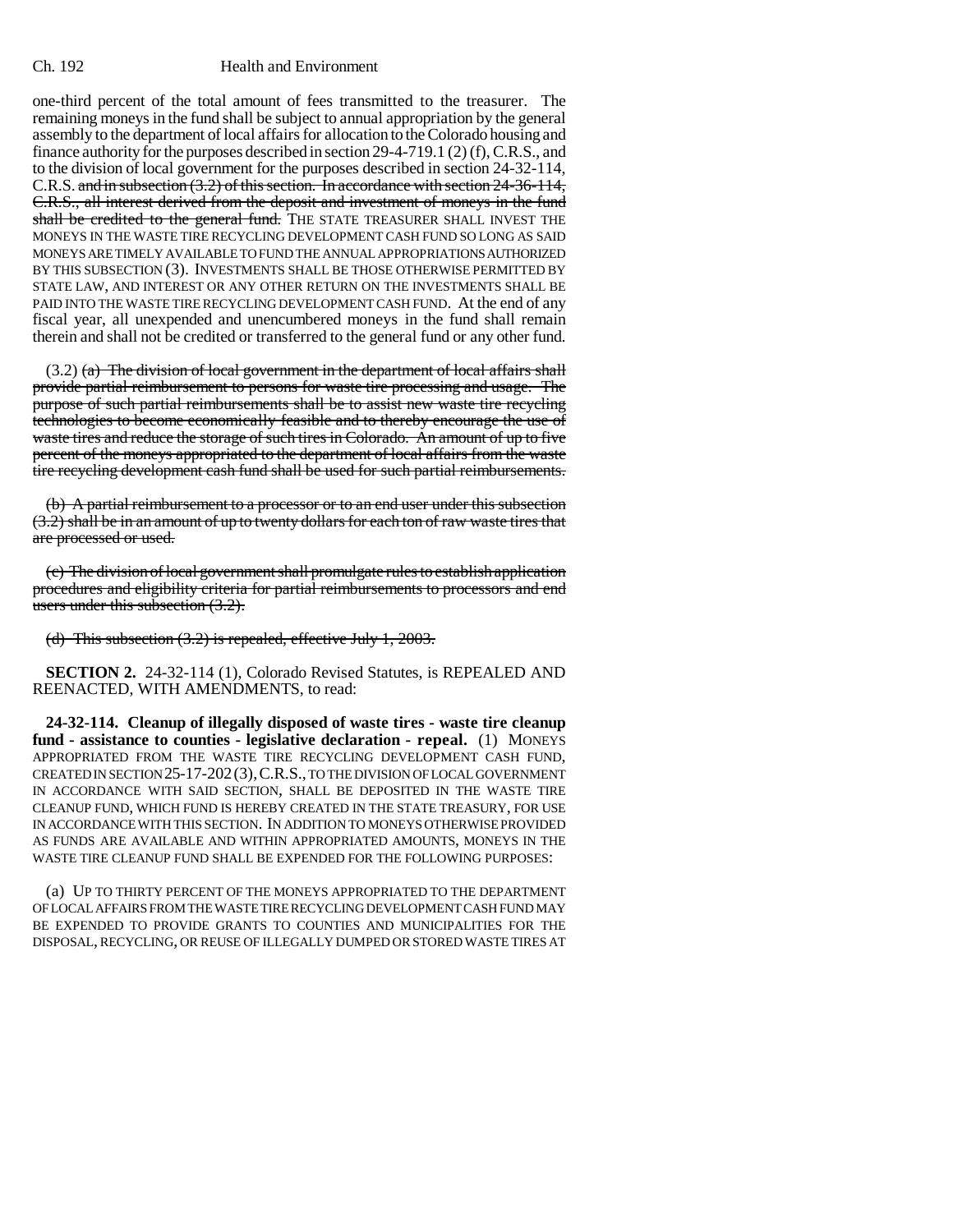A STATE- OR COUNTY-APPROVED STORAGE OR DISPOSAL FACILITY OR AT A RECYCLING FACILITY OPERATED PURSUANT TO RULES OF THE DEPARTMENT OF PUBLIC HEALTH AND ENVIRONMENT CONCERNING RECYCLING, OR, AS AN ALTERNATIVE TO DISPOSAL, TO ENCOURAGE THE RECYCLING OF SUCH WASTE TIRES BY CONTRACT WITH PRIVATE ENTERPRISES;

(b) (I) UP TO TEN PERCENT OF THE MONEYS APPROPRIATED TO THE DEPARTMENT OF LOCAL AFFAIRS FROM THE WASTE TIRE RECYCLING DEVELOPMENT CASH FUND MAY BE EXPENDED TO PROVIDE FOR TIRE REUSE OR RECYCLING INCENTIVES IN PUBLIC PROJECTS FOR PRODUCTS THAT CONTAIN OR MAKE USE OF RECYCLED WASTE TIRES. THE DIRECTOR SHALL DETERMINE HOW MONEYS FOR SUCH INCENTIVES SHALL BE DISTRIBUTED AMONG PROJECTS. ANY STATE AGENCY IS AUTHORIZED TO EXPEND TIRE REUSE OR RECYCLING INCENTIVE MONEYS DISTRIBUTED PURSUANT TO THIS SECTION.

(II) THE GENERAL ASSEMBLY HEREBY FINDS THAT THE PURPOSE OF THE TIRE REUSE OR RECYCLING INCENTIVES UNDER THE PROVISIONS OF THIS PARAGRAPH (b) IS TO ENCOURAGE THE BENEFICIAL REUSE AND RECYCLING OF COLORADO WASTE TIRES AND IS NOT INTENDED TO USURP FUNCTIONS PROPERLY PERFORMED BY THE PRIVATE SECTOR OR TO COMPETE UNFAIRLY WITH PRIVATE BUSINESSES.

(III) FOR THE PURPOSE OF EXPENDING TIRE REUSE OR RECYCLING INCENTIVES UNDER THE PROVISIONS OF THIS PARAGRAPH (b), THE STATE PURCHASING DIRECTOR AND ANY PURCHASING AGENT HAVE THE AUTHORITY TO PURCHASE PRODUCTS WITH RECYCLED WASTE TIRE CONTENT UNLESS ANY OF THE FOLLOWING CONDITIONS EXIST:

(A) THE PRODUCT IS NOT AVAILABLE WITHIN A REASONABLE PERIOD OF TIME;

(B) THE PRODUCT FAILS TO MEET EXISTING PURCHASING RULES, INCLUDING ANY APPLICABLE SPECIFICATIONS; OR

(C) THE PRODUCT FAILS TO MEET FEDERAL OR STATE HEALTH OR SAFETY STANDARDS AS SET FORTH IN THE CODE OF FEDERAL REGULATIONS OR THE COLORADO CODE OF REGULATIONS.

(c) UP TO FIVE PERCENT OF THE MONEYS APPROPRIATED TO THE DEPARTMENT OF LOCAL AFFAIRS FROM THE WASTE TIRE RECYCLING DEVELOPMENT CASH FUND MAY BE EXPENDED TO PROVIDE FOR PARTIAL REIMBURSEMENT TO PROCESSORS AND END USERS, UP TO A MAXIMUM OF TWENTY DOLLARS FOR EACH TON OF RAW COLORADO WASTE TIRES THAT ARE PROCESSED OR USED. THE PURPOSE OF SUCH PARTIAL REIMBURSEMENTS SHALL BE TO ASSIST NEW WASTE TIRE RECYCLING TECHNOLOGIES TO BECOME ECONOMICALLY FEASIBLE AND TO THEREBY ENCOURAGE THE USE OF WASTE TIRES AND REDUCE THE STORAGE OF WASTE TIRES IN COLORADO.

(d) UP TO FIVE PERCENT OF THE MONEYS APPROPRIATED TO THE DEPARTMENT OF LOCAL AFFAIRS FROM THE WASTE TIRE RECYCLING DEVELOPMENT CASH FUND MAY BE ALLOCATED TO THE COLORADO COMMISSION ON HIGHER EDUCATION CREATED IN SECTION 23-1-102, C.R.S., FOR THE PURPOSE OF EVALUATING POTENTIAL USES FOR RECYCLED MATERIAL MADE FROM WASTE TIRES. THE COMMISSION SHALL, IF POSSIBLE, UTILIZE SUCH MONEYS TO OBTAIN MATCHING FUNDS FROM FEDERAL OR PRIVATE SOURCES. THE COMMISSION SHALL ANNUALLY INFORM THE DIVISION REGARDING THE PROGRESS THAT THE COMMISSION HAS MADE IN SUCH EVALUATIONS.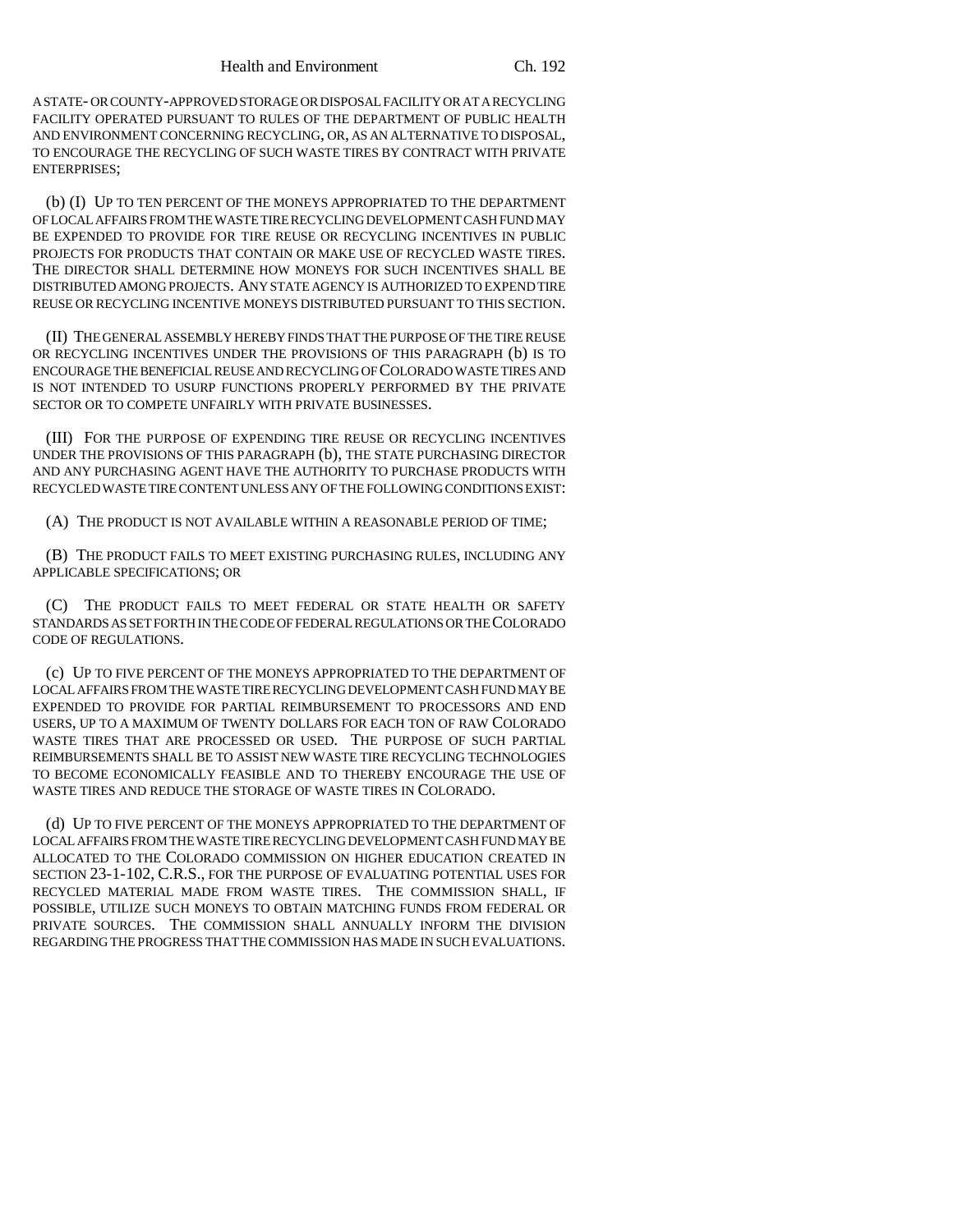## Ch. 192 Health and Environment

MONEYS ALLOCATED PURSUANT TO THIS PARAGRAPH (d), IF UNEXPENDED IN THE YEAR IN WHICH ALLOCATED, SHALL ROLL FORWARD INTO THE FOLLOWING FISCAL YEAR AND SHALL BE AVAILABLE TO THE COMMISSION FOR THE USES SPECIFIED BY THIS PARAGRAPH (d) IN SUCH FOLLOWING FISCAL YEAR.

(e) THE DIVISION MAY REALLOCATE UNCOMMITTED MONEYS BETWEEN ANY FUNDING CATEGORY DESCRIBED IN THIS SUBSECTION (1) AT THE END OF EACH FISCAL QUARTER.

**SECTION 3.** 24-32-114 (3) (b), (3) (c), and (4), Colorado Revised Statutes, are amended, and the said 24-32-114 is further amended BY THE ADDITION OF THE FOLLOWING NEW SUBSECTIONS, to read:

**24-32-114. Cleanup of illegally disposed of waste tires - waste tire cleanup fund - assistance to counties - legislative declaration - repeal.** (1.5) THE GENERAL ASSEMBLY HEREBY FINDS AND DECLARES THAT THE WASTE TIRE CLEANUP PROGRAM IS A NEW STATE PROGRAM AND THAT ADMINISTRATION OF THE PROGRAM REQUIRES SERVICES OF A SPECIALIZED, TECHNICAL NATURE THAT ARE NOT AVAILABLE WITHIN THE STATE PERSONNEL SYSTEM. THE DIRECTOR IS THEREFORE AUTHORIZED TO CONTRACT WITH A PRIVATE PERSON, CORPORATION, OR ENTITY FOR THE ADMINISTRATION OF THE WASTE TIRE CLEANUP PROGRAM DESCRIBED IN THIS SECTION IF THE CONTRACT OTHERWISE COMPLIES WITH PART 5 OF ARTICLE 50 OF THIS TITLE CONCERNING CONTRACTS FOR PERSONAL SERVICES.

(3) (b) Counties AND MUNICIPALITIES receiving grants pursuant to this section may use such grants to fund the removal and disposal or recycling of waste tires with county OR MUNICIPAL personnel or may contract with private entities, other local governments, or other governmental agencies for such activities, if such contracts are otherwise in accordance with law. The use of inmate labor shall be pursued whenever feasible, at the sole discretion of the board of county commissioners OR THE GOVERNING BODY OF THE MUNICIPALITY.

(c) In awarding contracts for services pursuant to this section, a county OR MUNICIPALITY may give preferential bidding treatment to individuals or entities that will recycle, pursuant to regulations of the department of public health and environment concerning recycling, and reuse, rather than dispose of, the waste tires.

(4) No later than January 1, 1997, and biennially thereafter, each county AND MUNICIPALITY in the state that has received funds pursuant to this section shall submit a report to the director and to the general assembly concerning the quantity, expressed in weight or as a number, of tires removed from illegal dumps or storage facilities in the county OR MUNICIPALITY and disposed of at approved facilities or in recycling or reuse projects; the method in which such disposal was accomplished and the method of recycling or reuse, if any; and the quantity of tires in the county OR MUNICIPALITY remaining to be disposed of or recycled in future years.

(8) FOR PURPOSES OF THIS SECTION:

(a) "END USER" MEANS A PERSON WHO USES PROCESSED WASTE TIRES FOR A COMMERCIAL OR INDUSTRIAL PURPOSE.